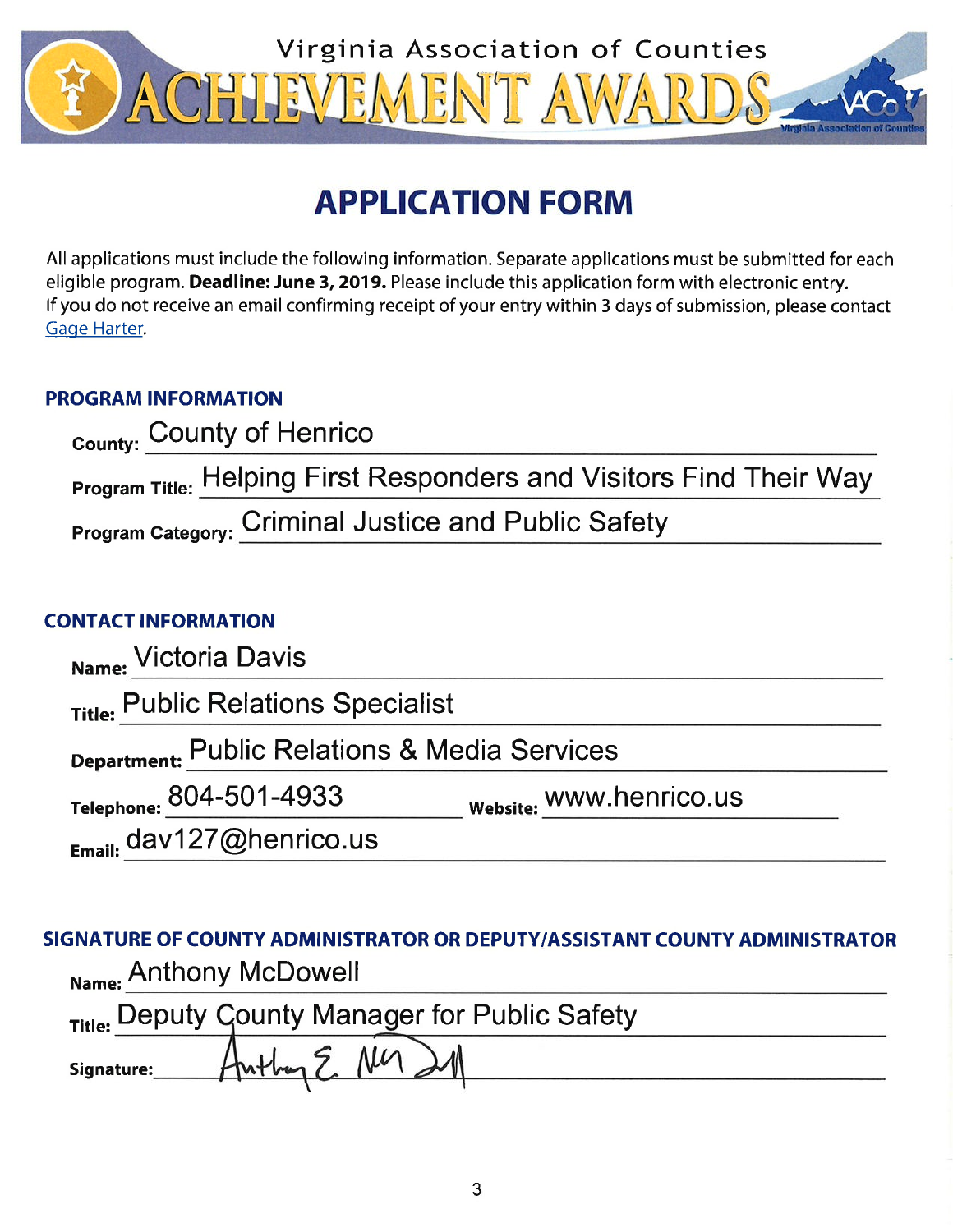#### **Program Overview**

The Technology Education Pumas club at Short Pump Middle School in Henrico County, Virginia collaborated to make the school safer and easier to navigate. Students in the Henrico County Public Schools middle school worked with administrators to carry out the project in the school's Systems Manufacturing class. This class is available at Short Pump and other middle schools as well, through technology education classes. When a first responder enters a building, it's critical that he or she is able to find any particular location in the building as quickly as possible. In a school setting, this is equally important for ensuring the safety and security of students and staff members. A need for more easily identified classrooms to assist first responders and visitors became an educational manufacturing project for students.

Through the guidance of their teacher, student design teams collaborated to create signage to be used throughout the school. Students used additive (3-D printing), subtractive (cylindrical machine-cutting), and assembly line techniques to design, fabricate and install new door signs for every room at Short Pump Middle School. The signs will be available for use by public safety personnel and visitors alike, to help provide easier and effective navigation to locate various places in the school.

#### **Problem/Challenge/Situation Faced by Locality**

Through routine discussions about improving the safety at the school, administrators and staff determined there needed to be more visible and effective signage to help visitors and safety personnel quickly locate various locations in the building.

While there hasn't been an incident where personnel couldn't locate places in the building, the safety committee, in making its reviews during the 2017-18 school year, found that signage was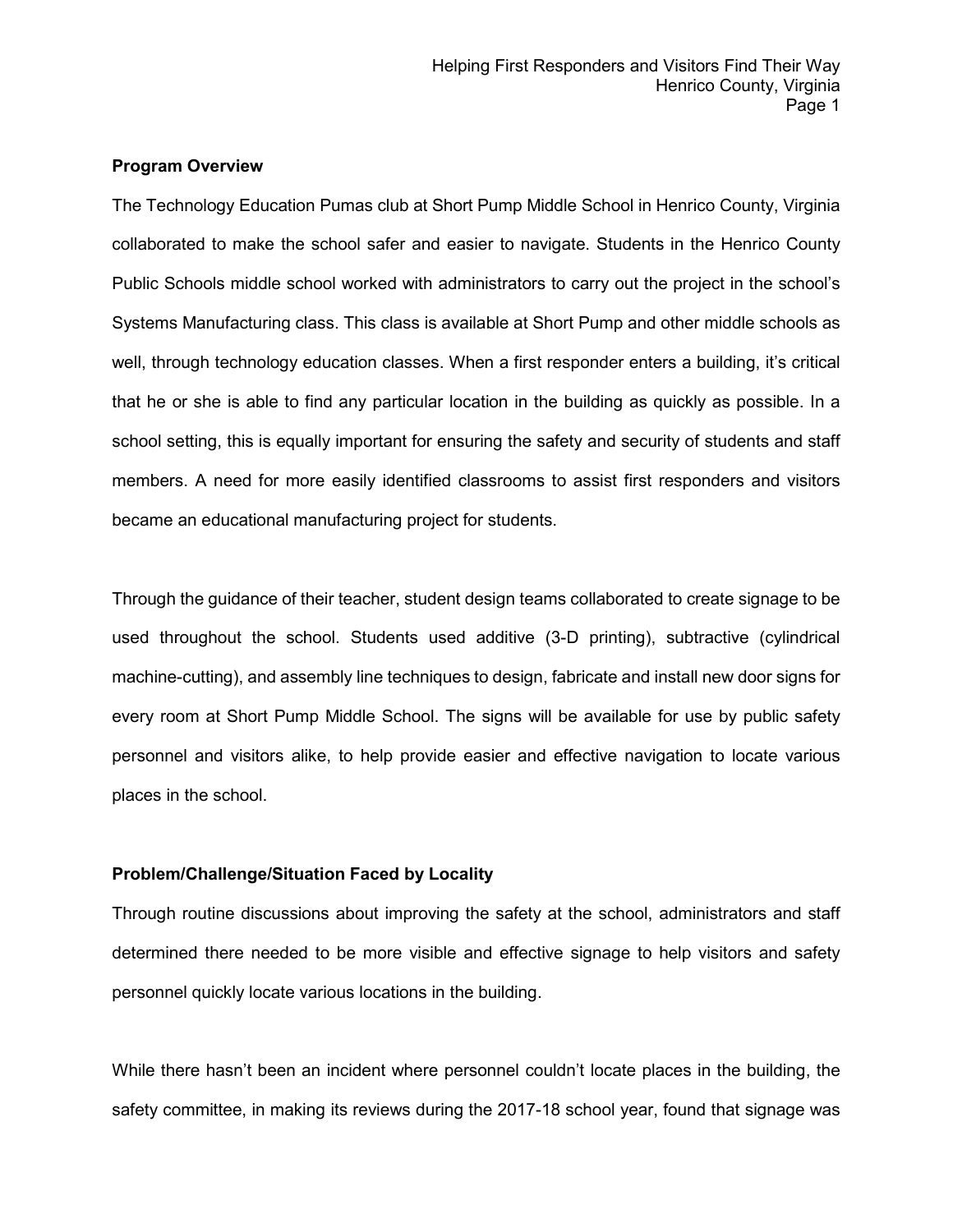flush on the wall, and not easily visible when looking down a hallway. The schools needed signs that projected from the wall, and could be visible at a greater distance, to aide in locating rooms more efficiently.

#### **How Program Fulfilled Awards Criteria**

This was an innovative way to improve the safety of a facility in an economical way and give students hands-on experience. It's critical in education to be able to provide activities in which students are able to see and do what they are taught in the classroom. Through this manufacturing project, the students were able to become competent in required class skills, and apply them in a way that is memorable. This kind of project promotes lifelong learning. School administrators, safety committee members, and the fire marshal have commented positively on them and believe they will be effective in a future emergency situation.

#### **How Program Was Carried Out**

The project involved the teacher working with members of the school's administration. During a safety audit in 2017-18, it was determined that the school needed a better solution for marking the locations of rooms throughout the school. The comments and feedback from the audit was useful in designing the product to be mass-produced by the students.

The teacher was approached at the beginning of the 2018-19 school year about whether or not he had the tools and equipment to help the school with this need. In considering the opportunity, the teacher determined this was something that could be incorporated into a manufacturing project for his students. The teacher challenged the class to come up with a solution to help make the school more safe. The teacher also engaged the students in discussions about possible design solutions. As part of their course, students learned about various manufacturing methods.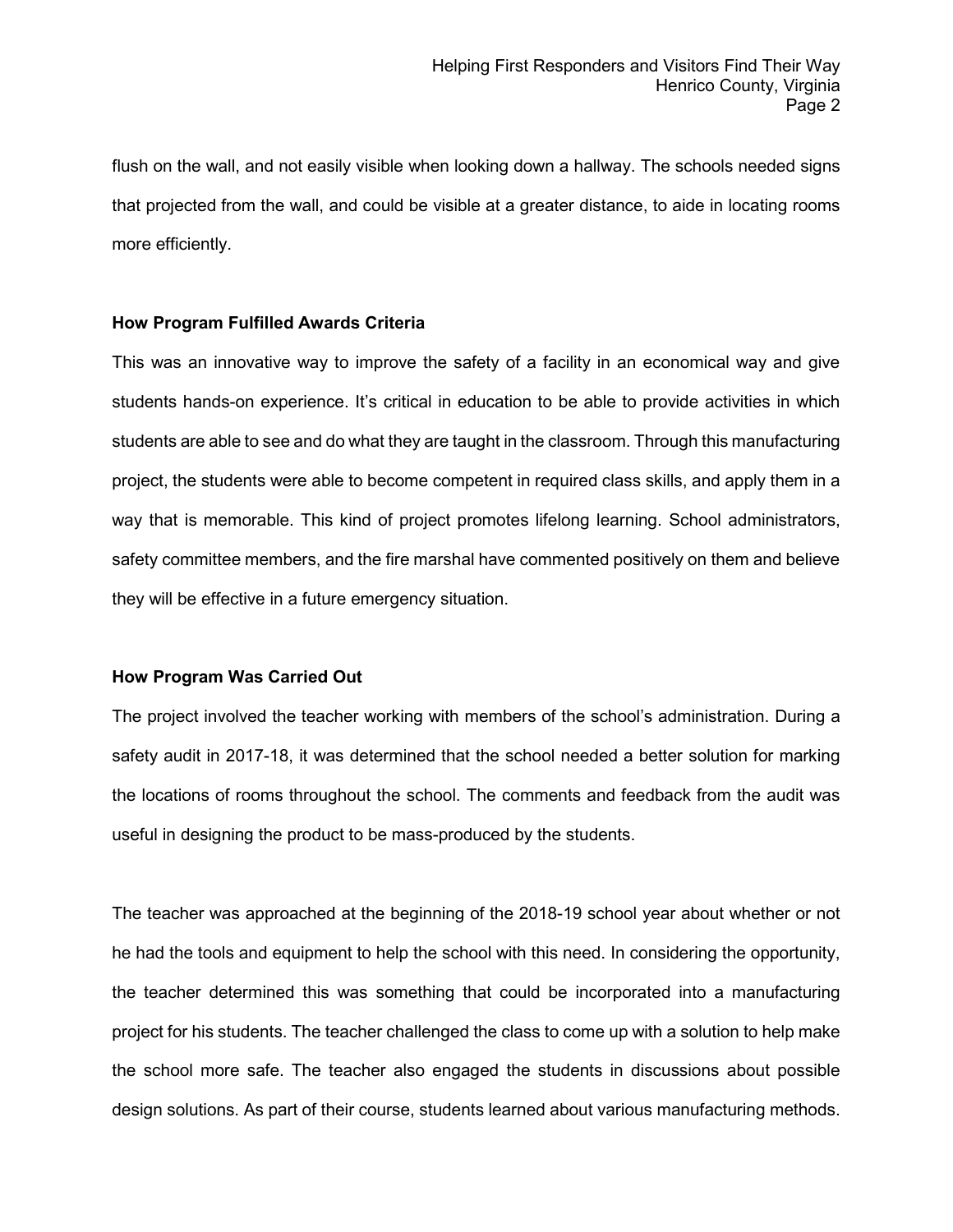Students were taught about additive and subtractive techniques, and how these techniques, through the use of a 3-D printer and a rotating cylindrical cutting machine, could be used to massproduce the signs. The students also learned about assembly lines, and how they could be applied in a practical way to assemble the different components of each sign.

As the different components started to be produced, team leaders were tasked to perform quality assurance, and ensure that signs not up to agreed-upon standards would be remade. Over several weeks, the class was able to finish production, and later coordinate with the school's custodial and maintenance team to install the signs throughout the school in January 2019. The signs project from the wall, and can be seen at a greater distance.

#### **Financing and Staffing**

Costs of the materials to make the signs was covered through the school as part of necessary school safety. The teacher was able to not only purchase new material, but also make use of scrap materials to build the signs. Each custom sign cost approximately \$2. With 90 signs, the total cost was around \$180, a tremendous savings over other options.

Henrico Schools always looks for economical ways to address problems. When the school division is able to incorporate opportunities for students to learn in the process it's a win-win situation. By allowing students to create the needed signs, the school was able to use the money saved to meet other needs of the school.

#### **Program Results**

The school's custodial and maintenance team installed these signs around the school building. Since the signs have been used, they haven't been needed for an actual emergency. However,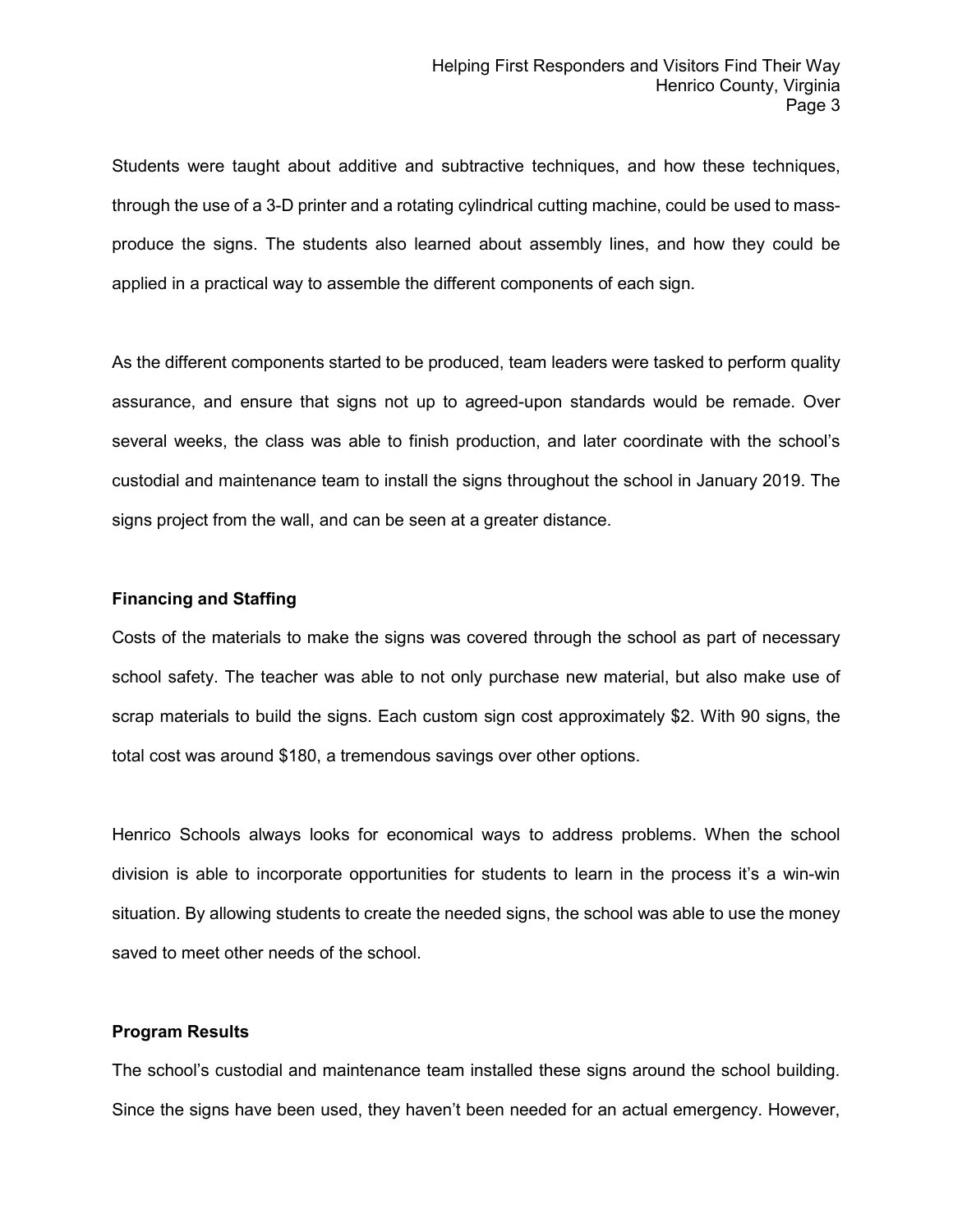school administrators, safety committee members, and the fire marshal have commented positively on them and believe they will be effective in a future emergency situation.

The signs also aid ordinary visitors. Parents and community members have not only entered into a safer environment, but also have been able to easily navigate the school without walking down hallways trying to find classrooms.

Often students see signs but do not understand their purpose. This project gave students the chance to learn how first responders rely on the signs as a means of communication. The project itself was a learning opportunity. Students also had to learn to design the signs to effectively minimize the materials used, thus minimizing the costs of the project.

The savings also made the program successful.

Having the opportunity to contribute to the overall building safety provided students with a sense of pride in their school as well as the signs they were creating. Students have made many comments to other classroom teachers and administrators bragging about the great work they have done to produce these signs. In addition, parents and guardians have made multiple comments to the principal and even the sponsoring teacher about this project. It has also served as a recruitment tool to showcase the great work that goes on in this technology education program. This pride carries over into other aspects of the school and ultimately helps with the success of each student.